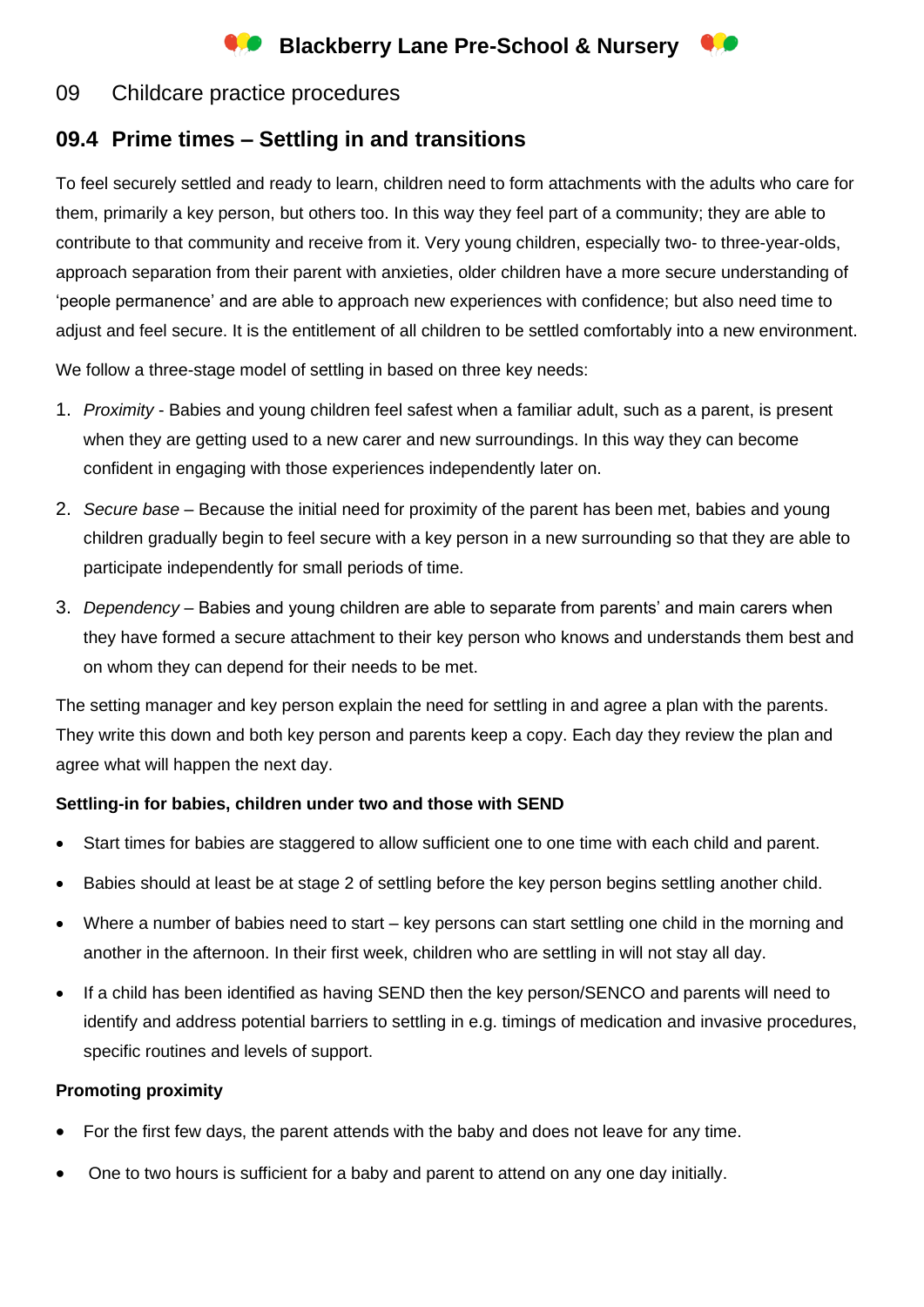- On the first day, the key person shows the parent around, introduces members of staff, and explains how the day is organised, making the parent and child feel welcome and comfortable.
- The key person always greets the parent and child. (Shift patterns may need to be adjusted when settling in.)
- The parent is invited to play with their child and the key person spends time with them. As much time as possible is allowed for the key person to do this.
- Over subsequent days, depending how the child is responding, the parent is invited to attend other significant times of the day, including lunch, sleep and afternoon play.
- At this time, the key person does not change or feed the baby but observes the parent's handling of the baby and how the baby responds.
- The key person will engage the baby in eye contact but not rush to handle or hold the baby if this causes them distress.
- The key person observes to see if the baby is recognising them, beginning to explore the environment (if able), noting what they seem to like and making sure it is available the next day.

#### **Promoting secure base**

- When the young child has experienced different times of the day, these are then fitted together to establish continuity of the day.
- The parent now attends with the baby for the whole morning including lunch time. During this time, the key person and parent establish how the baby is getting to know the key person. They note when the baby seems distressed and when the baby is happy and build on this.
- If the baby is responding to the situation with smiles and eagerness to be held, then the baby is ready for the parent to spend short periods of time away in another part of the building. If signs of distress are still apparent then the separation will be approached more slowly, starting with the parent staying in the room, but taking a 'back seat', while the key person spends time with the baby.
- When the parent leaves, they always say goodbye and say they are coming back. Parents should never slip away without the baby noticing; this leads to greater distress.
- Gradually, time out of the room is extended from 10 to 20 minutes, and then 30 minutes.
- When baby can comfortably cope with 30 minutes, the key person and parent plan the next stage.
- Parents can be asked to bring in a recently worn tee shirt or scarf that smells of them. Babies will often settle if they can smell the familiar smell of the parent. Some parents may agree to send in a recording of a song that they sing to get their baby to sleep, especially if it is in their home language.

# **Promoting dependency**

• Attachment can be seen when the baby shows signs that they are happy to transfer their need to be dependent onto the key person. Key persons look for signs such as the baby being pleased to see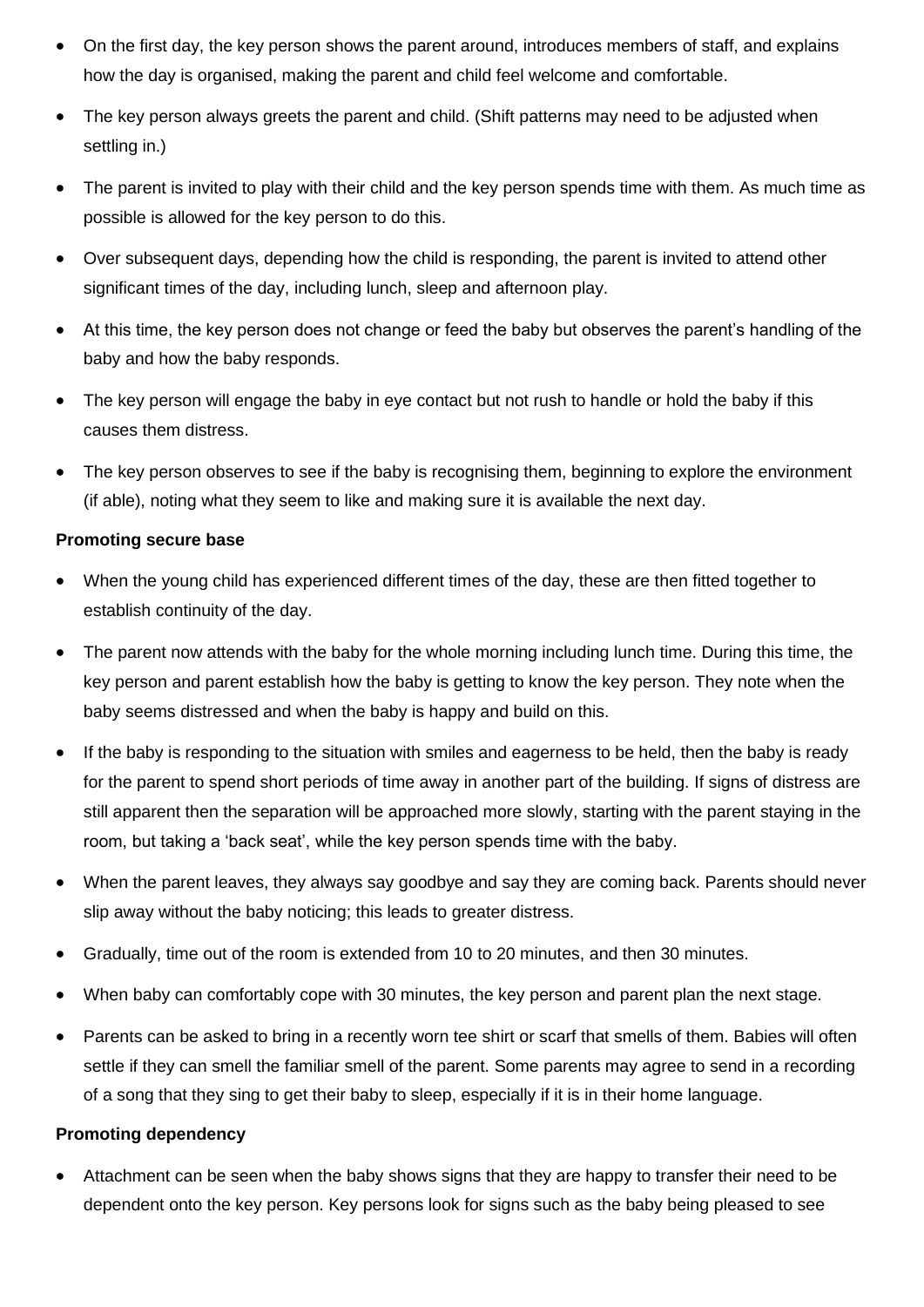them, looking for them when distressed, holding out their arms to be held, establishing eye contact, responding to play, feeding and taking comfort from the key person.

- Parents can now leave their baby for longer, until the baby can cope with a longer day.
- After 4-6 weeks, the key person reviews the settling in plan with the parent and discusses how well the child has settled. They discuss problems that may have arisen and plan how they will be overcome. They plan for the next few weeks and set a time to review. As babies and toddlers grow and change so rapidly, meeting every 6 weeks is recommended.

#### **Part-time babies and toddlers**

- Part-time babies have the same needs when settling in as full-time babies. However, part-time attendance means that there may be gaps between times the baby is in one week to the next.
- During settling in the baby and parent attend every day, even on the days when they will not usually, until the baby is settled and comfortably attached to the key person. Then the normal pattern of attendance should commence.
- A settling in review takes place after 6 weeks for the key person and parent to discuss how well the baby has settled, formed an attachment and adapted to the setting. Any adverse changes of behaviour at home (or in the setting) are addressed as a sign of separation difficulty.

#### **When babies do not seem to settle**

- It is not good for babies to be in a setting when they are acutely distressed and anxious. A baby who is not securely attached and settled is overwhelmed with fear. They are unable to participate in any activity and do not learn. It is not in their immediate or long-term interest to attempt to prolong what is an agonising experience for them.
- A highly distressed baby will need 1:1 attention consistently; their distress will upset other babies and put stress on staff. If this is the case, the key person discusses with the manager or deputy.
- Attempts are made to reduce anxiety and distress through a planned approach with the parent.
- The 3 stages of settling-in are reviewed and the plan is pitched back at the appropriate stage.
- Particular triggers of distress are discussed to see what can be done to alleviate it.
- If all attempts have been made and the baby or toddler still cannot cope without the parent, then the place is offered only with the parent attending. In some cases it may be appropriate to withdraw the place and help the parent consider alternatives. For a child 'in need' this may need to be discussed with the social care worker, where one is allocated to the child, health visitor or referring agency.

#### **When a parent is unable or refuses to take part in settling in**

- Information about the 'settling in' plan is given at the first visit and the reasons are explained.
- If the parent feels that this will be difficult perhaps another close relative can come in instead.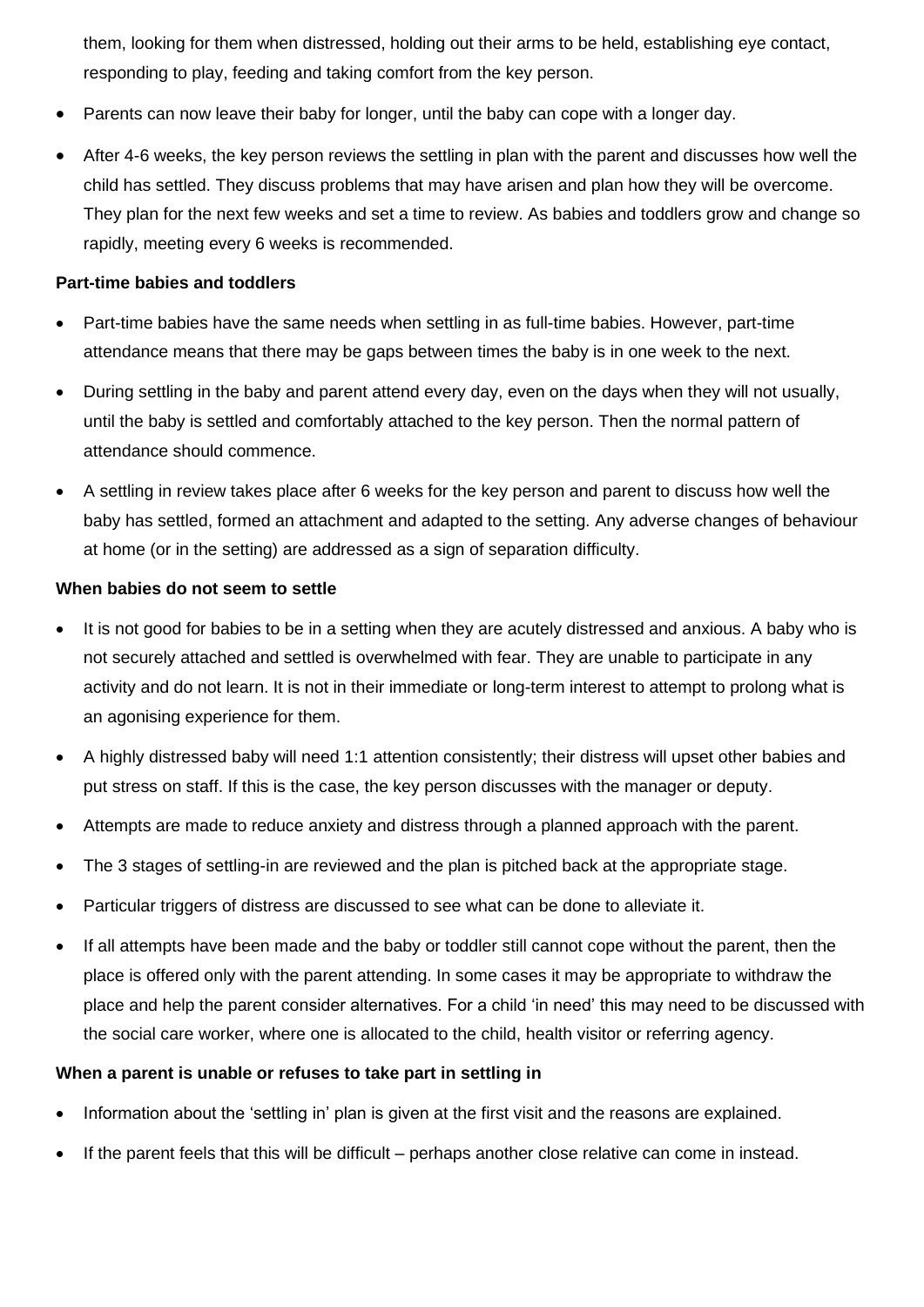• Genuine difficulties need to be handled sensitively, but generally speaking this is not an issue where the parent has a choice not to attend with their child. A parent who refuses to take part in settling in may have the offer of the place withdrawn.

# **Prolonged absences**

- If babies or toddlers are absent from the setting for any for periods of time beyond one or two weeks, their attachment to their key persons will have decreased and will need to be built up again.
- Parents are made aware of the need to 're-settle' their children and a plan is agreed.

# **Moving up from baby room to the main room**

- One-year olds are not moved to the main room before their second birthday or before they can cope; they are given the opportunity to visit the main group as part of a normal day and participate in play and join in at mealtimes, becoming familiar with adults, children and the environment.
- When approaching their second birthday, and when a vacancy arises, a new key person is identified. The key person discusses the plan for the child moving up with the parents.
- The baby room key person and the parents agree how the child will be settled; ideally parents spend time with their child and new key person before the move takes place.
- The current key person will spend time with the child in the new group, liaising with the new key person and ensuring that the child is familiar with all the main times of the day.
- The child gradually spends more time with the new key person until they can cope in their new room.

# **Two-year-olds starting a setting for the first time**

- A two-year-old may have little or no experience of group care. As part of gathering information from parents, it is important to find out about the child's experience of non-parental care, for example grandparents, or childminder; this informs staff as to how a child may respond to a new situation.
- The three-stage approach involving *Proximity, Secure Base* and *Dependency/Independence* is applied to two-year-olds as to younger children.
- After the induction meeting with the setting manager or deputy and key person, a settling-in plan is drawn up. Where possible, a home visit is carried out for the same purpose.
- To settle in a two-year-old, the setting will go through the same process of gradually increasing the time a child attends with a parent/carer during the proximity stage.
- On the first day, the parent attends with the child, and stays for the morning (less if the child becomes tired). On day two, the parent stays longer and on day three stays until, and including lunch
- It is evident that the child is developing a sense of secure base when he or she shows interest in activities and begins to engage with the key person and other children. Then the parent/ carer may gradually start to spend short periods of time in another room to see how the child responds, this time increases until the child can manage a whole session without the parent.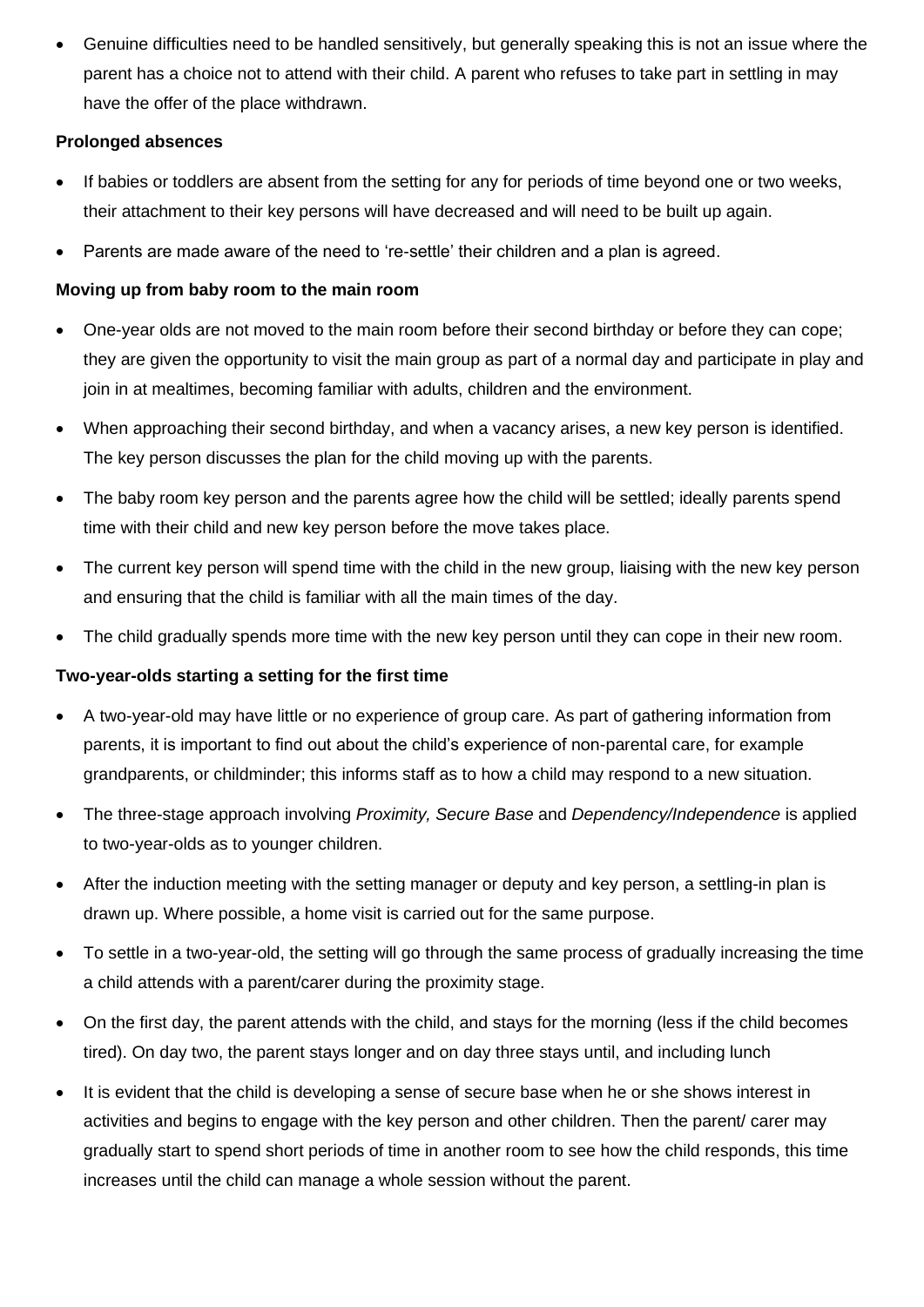• Separation causes anxiety in two-year-olds, as they have no concept of where their parents have gone. Parents should always say goodbye and tell them when they will return. Patience with the process will ensure children are happy and eager to come to play and be cared for in the setting.

# **Three- and four-year-olds**

- Most children of this age can move through the stages more quickly and confidently.
- Some children take longer, and their needs for proximity and secure base stages should be accommodated as much as possible.
- Some children appear to leap to dependency/independence within a couple of days. In most cases, they will revert to the need for proximity and secure base. It can be difficult to progress to true dependency/independence and this can be frustrating.
- After the parent attends for an induction meeting with the setting manager or deputy and key person, (or in some circumstances a home visit), a settling-in plan is drawn up.
- On the first day, the parent attends with the child and stays for the morning (less if the child becomes tired), on day two, longer and the next day stays until and including lunch (if full day care).
- If the child shows interest in the activities and is beginning to engage with the key person and other children, the parent spends time in the parent room (if available) to see how the child responds.
- Parents are encouraged to explain to their child where they are going, and that they will return.
- If by the fifth day, the child is able to spend more time without the parent, the child may be ready for a short day or session the following week, progressing to a full day or session very soon.

# **For children whose first language is not English**

- For many children learning English as an additional language, the stage of proximity takes longer as the child is dependent upon the parents' input to make sense of what is going on.
- If the parent does not speak English, efforts are made to source an interpreter for induction; it will be helpful for them to see around the setting and be clear about their role in interpreting in the play area.
- The settling-in programme is explained to the parent, and it is emphasised how important it is that they stay with the child and talk to him/her in the home language to be able to explain things.
- Through the interpreter, the key person will try to gauge the child's level of skills in their home language; this will give the key person an idea of the child's interests and levels of understanding.
- The need for the parent to converse in the child's home language is important.
- The key person makes the parent feel welcome using smiles and gestures.
- With the parent, make a list of key words in the child's home language; sometimes it is useful to write the word as you would pronounce it. These words will be used with the child and parents will be addressed with 'hello' and 'goodbye' in their language.